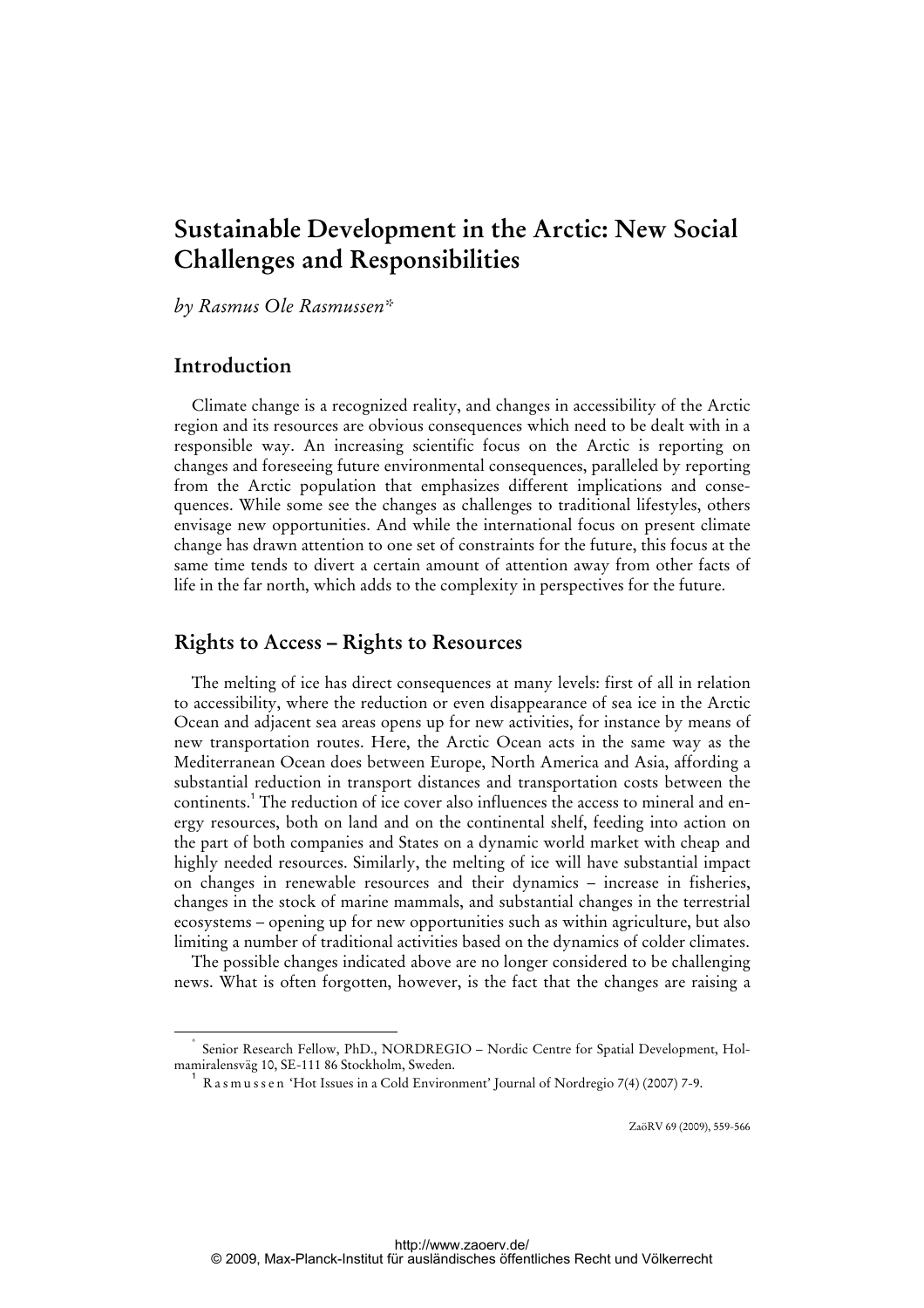number of crucial questions which are seldom discussed, let alone answered in the public debate. For instance:

• Which resources should be exploited and which should be protected?

• What kind of regulation of new transport activities should be imposed in order to prevent damage and endangerment of traditional activities in the Arctic areas?

- Who should benefit from the new options?
- Who may be affected by these activities?
- And last, but not least:
- How and by whom should these options be regulated?

# **Control of Access**

In response to these questions, the Arctic States, especially those bordering the Arctic Ocean, emphasize that the United Nations Convention on the Law of the Sea (UNCLOS) $^{\text{2}}$  already provides what is needed in order to resolve any disputes. $^{\text{3}}$ UNCLOS encompasses four principal conventions, which were outlined in 1958 and adopted by different nations since 1973: the Convention on the Territorial Sea and Contiguous Zone,<sup>4</sup> the Convention on the Continental Shelf,<sup>5</sup> the Convention on the High Seas,<sup>6</sup> and the Convention on Fishing and Conservation of Living Resources of the High Seas.<sup>7</sup> After adoption, however, it became clear that UNCLOS at that point in time might have been a reasonable framework for resolving disputes, but that important elements were missing. This led to the introduction of an addendum in 2001 in the form of the United Nations Agreement for the Implementation of the Provisions of the United Nations Convention on the Law of the Sea of 10 December 1982 relating to the Conservation and Management of Straddling Fish Stocks and Highly Migratory Fish Stocks.<sup>8</sup> The addendum was devel-

<sup>2</sup> United Nations Convention on the Law of the Sea (concluded 10 December 1982, entered into force 16 November 1994) 1833 UNTS 396.

<sup>3</sup> This was probably the most important conclusion from the meeting in Ilulissat in May 2008, organized by the Minister for Foreign Affairs of Denmark, cf. Ilulissat Declaration, Arctic Ocean Conference, Greenland, 27-29 May 2008 <[http://arctic-council.org/filearchive/Ilulissat-declaration.](http://arctic-council.org/filearchive/Ilulissat-declaration) pdf> (10 July 2009) para. 3.

<sup>4</sup> Convention on the Territorial Sea and the Contiguous Zone (done 29 April 1958, entered into force on 10 September 1964) 516 UNTS 205.

<sup>5</sup> Convention on the Continental Shelf (done 29 April 1958, entered into force 10 June 1964) 499 UNTS 311.

<sup>6</sup> Convention on the High Seas (done 29 April 1958, entered into force 30 September 1962) 450 UNTS 11.

<sup>7</sup> Convention on Fishing and Conservation of the Living Resources of the High Seas (done 29 April 1958, entered into force 20 March 1966) 559 UNTS 285.

<sup>8</sup> Agreement for the Implementation of the Provisions of the United Nations Convention on the Law of the Sea of 10 December 1982 relating to the Conservation and Management of Straddling Fish Stocks and Highly Migratory Fish Stocks (done 4 August 1995, entered into force 11 December 2001) 2167 UNTS 3.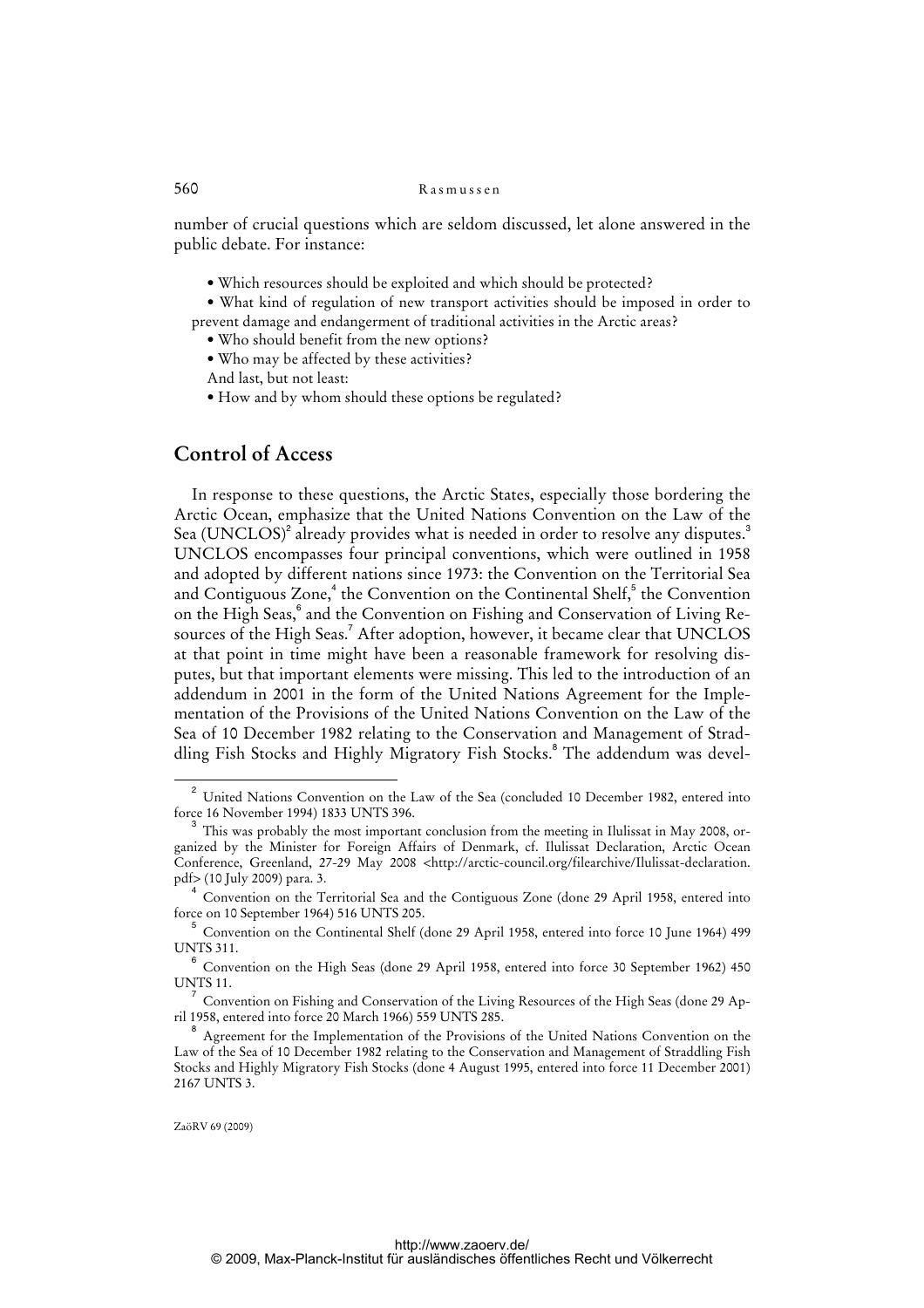oped due to an increased recognition that fish, marine mammals and mollusks are not sedentary or bound by concepts like exclusive economic zones, territorial waters etc., but move freely across juridical borders. A consequence of this is that resource exploitation in one zone can harm the options for exploitation in other zones. The addendum therefore stresses that States should take measures to protect biodiversity in the marine environment, prevent or eliminate over-fishing and excess fishing capacity and take into account the interests of artisanal and subsistence fishers.<sup>9</sup>

The process of adding to UNCLOS as described above indicates that statements like "the Law of the Sea already exists as a legal framework for the solution of potential conflicts in the Arctic" might be proven correct in relation to a number of issues, but that the situation may not be so simple. There are a number of unresolved disputes regarding access and rights especially in international seas, but such unresolved disputes do not necessarily indicate that UNCLOS is unsuitable and that a new framework should be established. It may just be an indication of the fact that on one hand resolving disputes takes time, and on the other that the legal framework needs adjustments in order to comply with new types of problems that had not been considered when the original framework was established. A key aspect in this connection is that UNCLOS in its present form is based on the recognition of rights of States, but not on rights of people! Inherent in the present situation, therefore, is the option at the national level of reaching agreements that might violate the rights of peoples in the Arctic. Furthermore, simple solutions such as what has been done in the UNCLOS addendum with the inclusion of a sentence emphasizing protective measures by "tak[ing] into account the interests of artisanal and subsistence fishers"<sup>10</sup> do not address the core of the problem, namely that classic notions of State sovereignty may be acceptable in relation to an economic category such as "artisanal" and "subsistence", but they cannot adequately address the issue of sovereignty of peoples. There is an obvious need to ensure that peoples of the Arctic, by means of regional arrangements, are granted not only a voice but also a say through the establishment of a comprehensive regime. As some have suggested, an approach could be the development of a constitutional contract treating the Arctic as a distinct region in international society. However, as emphasized above, classic notions of State sovereignty cannot adequately address the issue of sovereignty of peoples. Instead the principle of subsidiarity<sup>11</sup> may provide a con-

<sup>9</sup> Ibid. Art. 5.

<sup>&</sup>lt;sup>10</sup> Agreement for the Implementation of the Provisions of the United Nations Convention on the Law of the Sea (note 8) Art. 5 (i).

<sup>&</sup>lt;sup>11</sup> There are varied definitions of the concept, but a common feature is the principle that government power should be delegated to the lowest feasible level, for instance in a "Europe of Regions" where decisions are taken at the local or regional level, instead of the national or supranational level, and thereby affirming that action for justice should be on the part of the institution or level of society closest to the problem. The concept has been an important issue in the European discourse emphasizing the process of creating an ever closer union among the peoples of Europe, in which decisions are taken as closely as possible to the citizen in accordance with the principle of subsidiarity.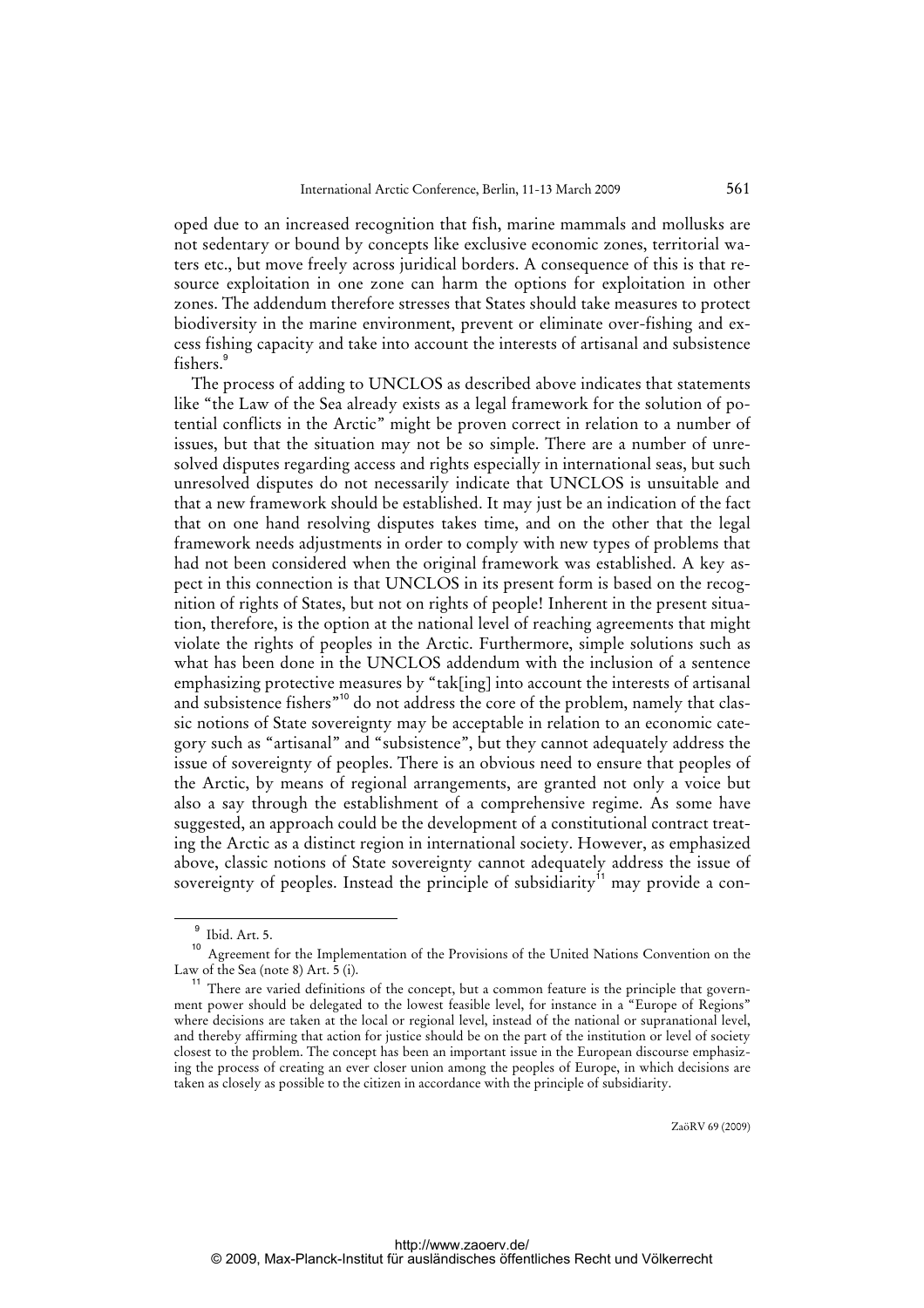ceptual tool to mediate polarity of pluralism and the common good in a globalized world by providing a meaningful tool in relation to future governance in the Arctic, thus granting the peoples in the Arctic a voice by treating the Arctic as a distinct region in international society.

## **Socio-economic Impacts**

The increased interests in the Arctic, which have been intensified by the economic prospects opened up by the melting of ice that previously limited accessibility, have called for further attention. And it is quite clear that both economic and social life in the Arctic has already been – and in the future will be – exposed to marked economic and social impact. Increasingly, international attention has been drawn towards the rich mineral and energy resources in the north. Most of these activities are promoted and supported by external sources of capital, and are therefore also subject to decisions made by outsiders, with very limited influence exerted by local communities or authorities. Such activities are first and foremost related to world markets, as opposed to local communities, and usually generate very few jobs in the area. As a consequence, the benefits rarely remain in the region. Similarly, new transportation routes may serve the European and North American markets, but may also cause negative effects on traditional fishing and hunting in the region.<sup>12</sup> Also here, some of the benefits are retained, productively for instance through wages and contracts for local enterprises, but more often as transfer payment based on royalties, which in many cases have adverse effects, such as social stratification, inequity in wealth distribution and perceived deprivation. Economies in the north, however, are not determined by the one-dimensional capital/wage and transfer payment rationality, but very much influenced by other rationalities. So besides the dominating formal economy, an important role is still played by the informal economy and subsistence activities, with individual and family based activities in hunting and fishing ensuring basic supply.<sup>13</sup>

Increasingly, the third sector – the services provided by health care, education, care of the elderly, municipal services, administration, and so on – has become the key set of activities characterizing the north. In most of the circumpolar north, the third sector generates more than 70% of the economy and creates jobs for 80% or more of employed people. Although based on transfers either from outside the region or from royalties in connection with resource extraction, the sector ensures good income in northern communities by providing stable jobs.<sup>14</sup> This holds true especially for women, who seem to be more open to the new activities, not only

<sup>12</sup> Duhaime/Rasmussen/Comtois *Sustainable Development in the North: Local Initiatives vs Megaprojects* (Presses de l'Université Laval Quebec 1997).

 $13$  Andersen/Poppel 'Living Conditions in the Arctic' Social Indicators Research 58 (2002) 191-216.

<sup>14</sup> Stefansson Arctic Institute *Arctic Human Development Report* (Stefansson Arctic Institute Akureyri 2004).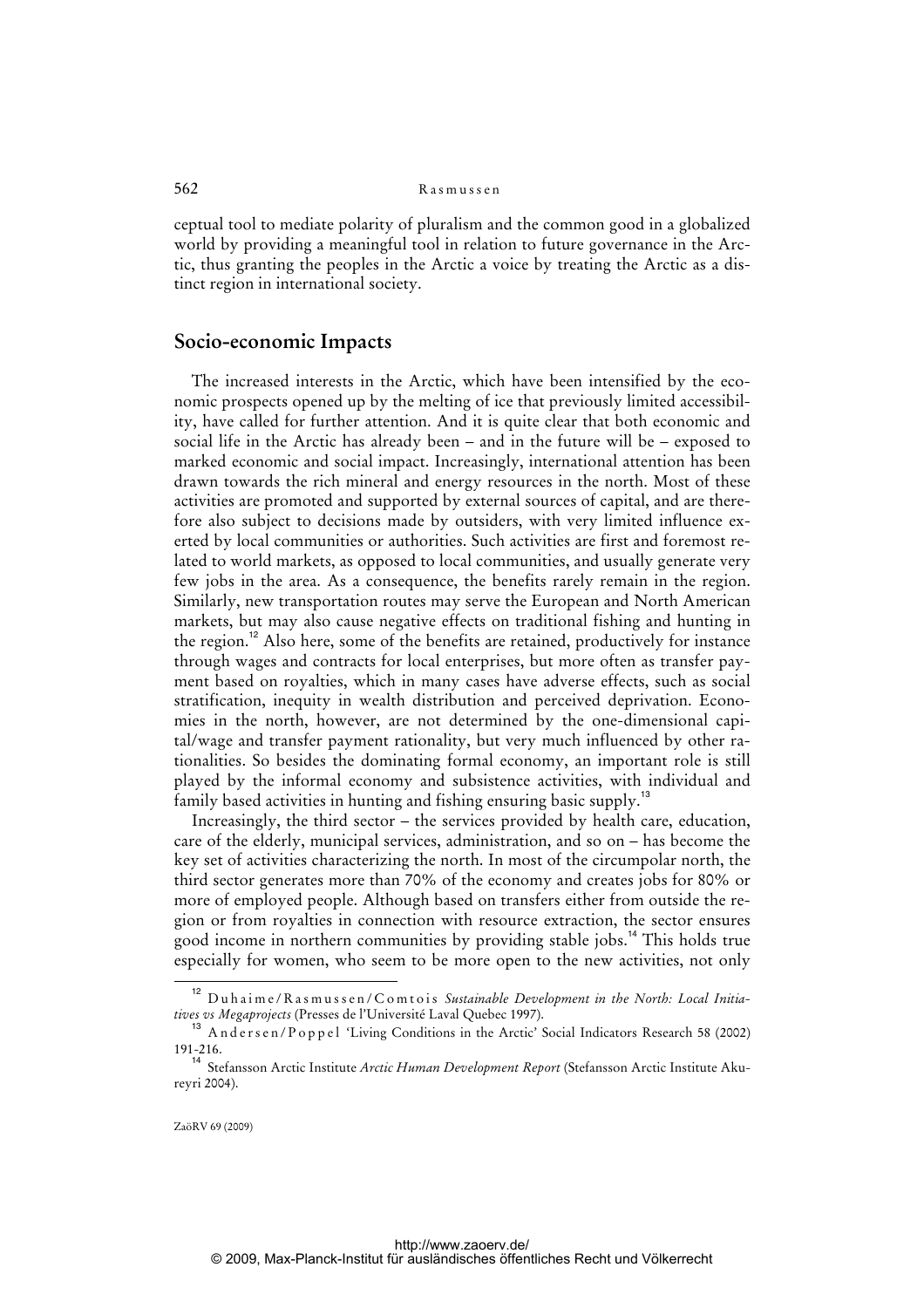accepting jobs outside the traditional primary sector but also ready to meet the training and educational requirements. And in these communities, an increasingly large number of households are depending on the incomes generated by females. Data from Greenland show that more than 70% of the professional hunters and fishermen have income from second jobs. And in more than 50% of the hunting and fishing-dependent households, the major part of the income is generated by the wives.<sup>15</sup> These incomes provide highly needed investments in hunting and fishing and ensure an acceptable household income. Single men without these income sources, however, are confronted with severe financial difficulties.<sup>16</sup>

## **Arctic Social Change**

Development in the north has undergone marked changes during the last century. From a situation where pre-industrial characteristics implied minimal communication with the rest of the world and the main livelihoods secured by harvesting the region's natural resources, communities today are experiencing the influence of large-scale renewable resource exploitation and a growing influence of large industries. And the communities are experiencing the influence of an increasing degree of income transfers, and growing national and international interdependencies, affected by the exploitation of resources at many levels, in the same way that the economic behavior of individuals, families and communities has been transformed by the extension of monetary incomes, with their health being affected by long-distance and locally generated pollution and by changes in food intake. Customary hunting, fishing and herding activities have by and large been transformed through intensified harvesting for commercial purposes. So in spite of attempts to maintain images of Arctic peoples as traditionalized hunters and trappers, reality shows modernized circumpolar societies, with new technologies, satellite dishes, snowmobiles and welfare societies where concerns regarding future socio-economic structures have become the focus of politics – and should be the focus of research as well.

The changes in the overall economic structure and the influence of globalization are affecting the household structures as well as the settlement pattern. An increase in the general pattern of out-migration of both males and females, looking for education and work opportunities outside the villages and smaller towns, is contributing to increased urbanization in the Arctic. And in the past few years the process has been accelerated by a higher rate of out-migrating females, eventually leading to a substantial increase in the number of single-men households in the villages.

<sup>15</sup> Rasmussen *Analyse af fangererhvervet i Grønland (Analysis of Hunters and Fishers in Greenland)* (Roskilde University Press Roskilde 2005).

<sup>&</sup>lt;sup>16</sup> R a s m u s s e n 'Adjustment to Reality: Social Responses to Climate Changes in Greenland' in: Ørbæk et al. (eds.) *Arctic Alpine Ecosystems and People in a Changing Environment* (Springer Berlin 2007) 167-78.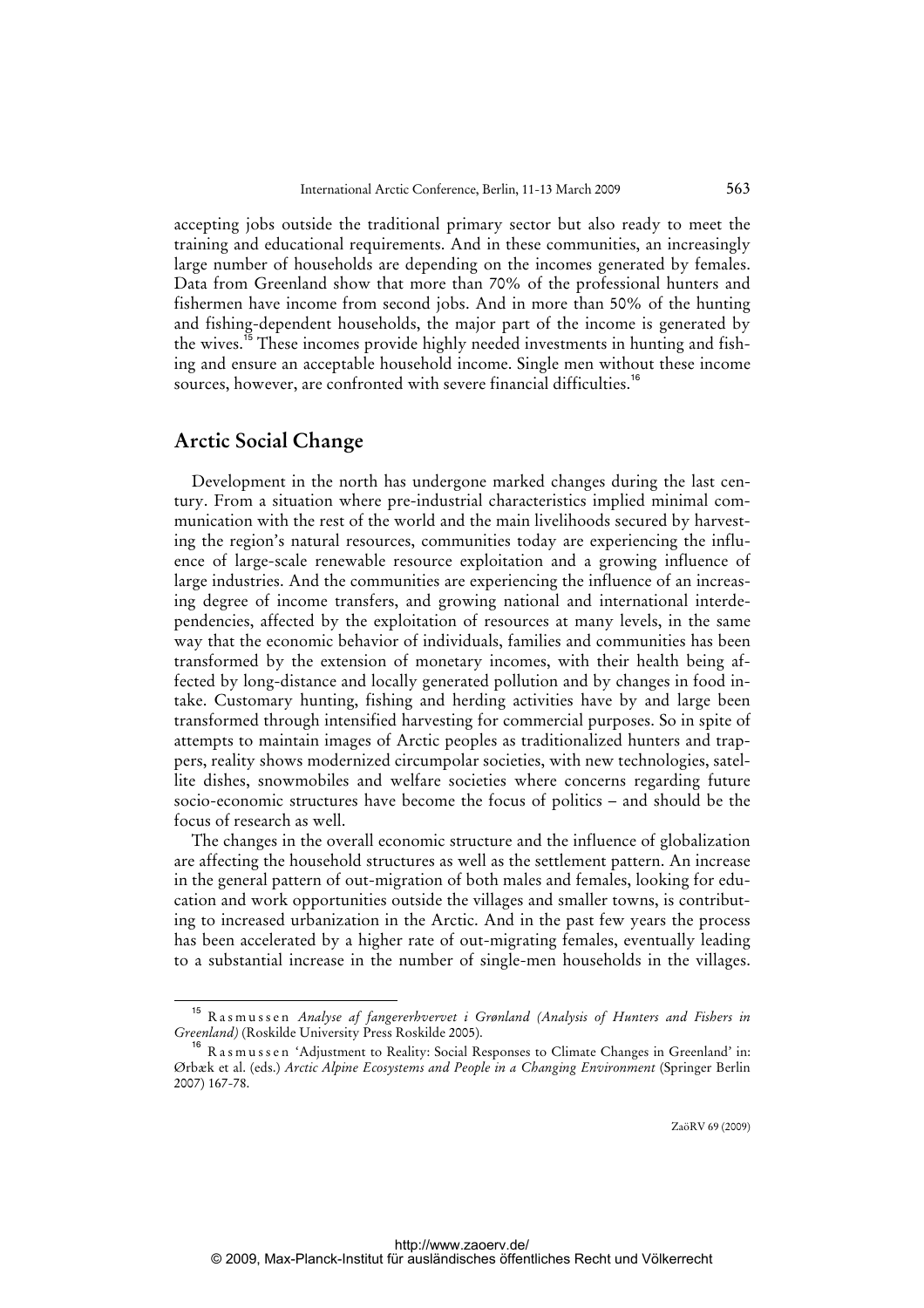The question of opportunities has very much to do with availability of educational options, first of all through national programs, but increasingly through new initiatives regarding circumpolar cooperation in education such as the University of the Arctic, providing a new world of possibilities. It has, however, also much to do with the difference in gendered approaches to education and responses to issues such as globalization and knowledge societies. Already in the 1990s, women had become a majority group in relation to higher education in many parts of the Arctic. This very much contrasts with 10 to 15 years ago, when men dominated the higher education sector and women's opportunities were limited to vocational training.<sup>17</sup>

The break-up of previous gender-based divisions of labor appears to be moving towards a situation where a successful male hunter or fisherman very often has to be funded by wage incomes generated outside the sector, and very often by his wife. These households are thereby enabled to focus on investments which provide them with the means necessary for them to become competitive. In addition, it generates the positive spin-off that the profession becomes attractive to the next generation. A negative consequence, however, is that it contributes to an increased polarization within these communities. Some households are able to expand, whereas an increasing number of small households – especially single men – are experiencing hard times. They may become dependent on transfer payment, and even dependent on parents' pensions.

Research from northern regions seems to indicate very similar patterns regarding affinity for rural community life. It has been clearly documented that more females than males tend to migrate permanently away from their home community and region. The restructuring and decline of primary and secondary activities in rural areas and the growth of the service sector fundamentally affect women, who first of all look for education and job opportunities that better fit their qualifications and provide opportunities outside traditional economic activities.<sup>18</sup> And these are only found to a limited extent in the rural setting of small communities, whereas they are abundant in urban areas.<sup>19</sup>

The question of what defines "better opportunities" is very much linked to the difference in gendered approaches to education and responses to issues such as globalization and knowledge societies. While education used to be a privilege held by men, women already during the 1990s became a majority group in relation to higher education in many parts of the Arctic. Except in parts of northern Canada, where the level of education in a circumpolar comparison turns out to be remarkably low, the general pattern today shows that between 55 to 70% of persons with

<sup>17</sup> Rasmussen 'Gender and Generation: Perspectives on Arctic Communities in Transition' in: Kankaanpää et al. (eds.) *Knowledge and Power in the Arctic*: *Conference Proceedings* (University of Lapland Press Rovaniemi 2007).

 $18$  H a m ilton/Sey frit 'Town-village Contrasts in Arctic Youth Aspirations' Arctic 46 (3) (1993) 255-63.

<sup>&</sup>lt;sup>19</sup> Hamilton/Seyfrit 'Female Flight? Gender Balance and Outmigration by Native Alaskan Villagers' Arctic Medical Research 53 (Suppl. 2) (1994) 189-93.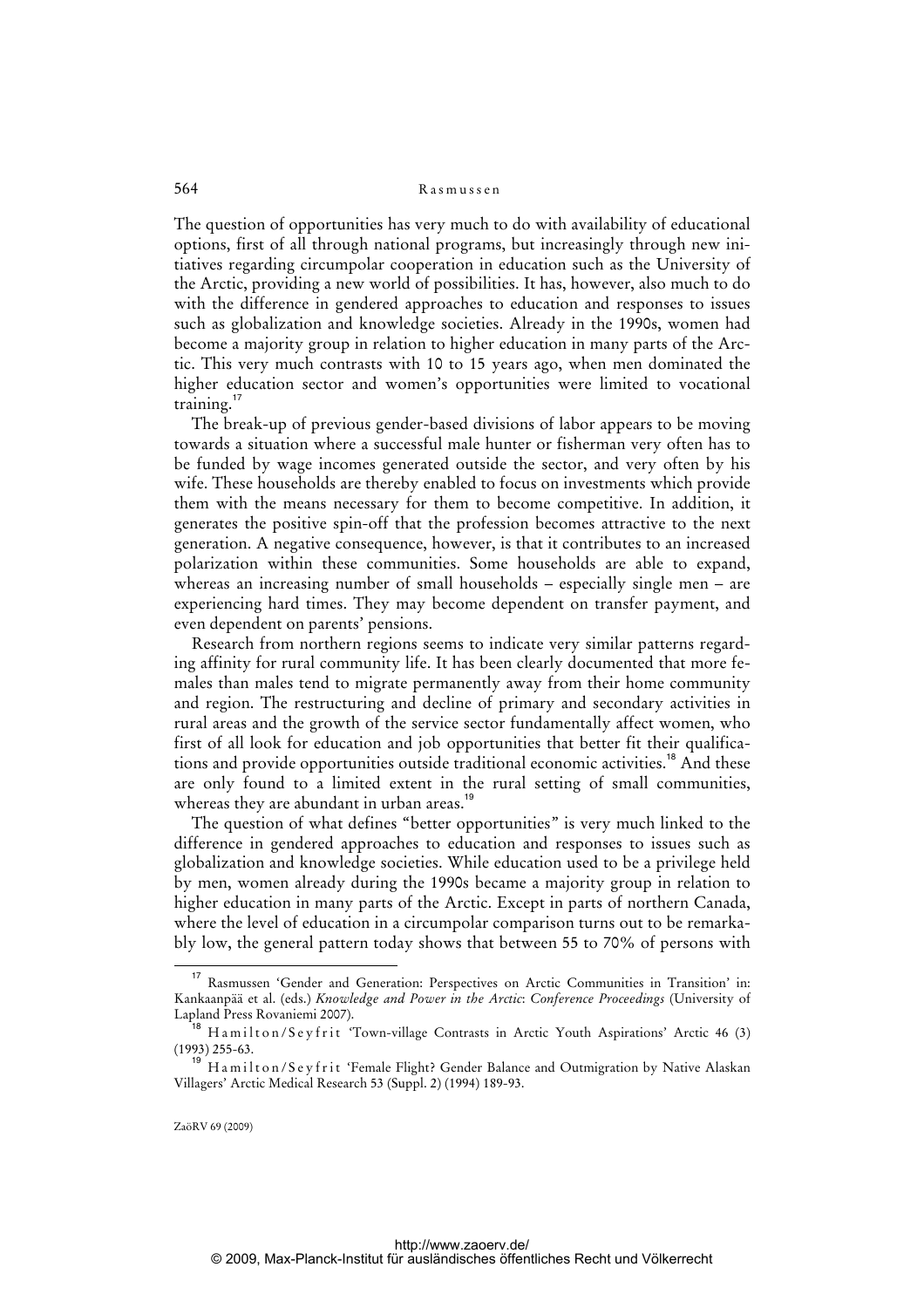tertiary education qualifications are women. Men, on the other hand, tend to finish their educational careers after primary or secondary education, or after gaining a vocational training qualification.<sup>20</sup>

As already mentioned above, the new pattern is very much in contrast to the situation 10 to 15 years ago. At that point in time, men dominated the higher education sector, whereas women's opportunities were limited to vocational training.<sup>21</sup> Differences in responses to changes affect the options of staying or leaving. Young persons who consider education and qualified jobs to be an important option simply have to leave in order to pursue a future for themselves. And today there are marked gender differences in choice. It is especially women in the age group from 16 to 35 who are leaving, the youngest seeking education and the older seeking jobs, whereas men tend to see the local opportunities as adequate or their own qualifications as too limited. Many northern communities are therefore experiencing a situation where there are only 6 or 7 females to 10 males in the age group from 16 to 35. And this gender imbalance has a marked impact on the community, affecting both social life and the economy, through fewer opportunities for marriage, for maintaining family life and family structures, for natural reproduction, and for influencing cultural activities.

These economic, social, and familial changes create a kind of catch 22 situation for the young males. They are socialized into maintaining traditional work activities that no longer enable them to ensure the proper investments needed in order to modernize and expand their activities. And without a wife with a second income, the investments needed are absent. At the same time, they lack the education that might provide them with alternatives. Consequently, they are stuck, without options for mobility, either geographically or socially.<sup>22</sup> And as worst-case scenarios, the situation leaves the males in situations where increased alcohol and drug consumption, violence and other desperate measures seem to be alternatives. As described by  $R$  as  $m$  us s e n,<sup>23</sup> the rates of forcible rape are substantially higher in the north, as is the rate of reported child sexual assault. The pregnancy rate for young women has increased at an alarming rate; there is an increasing number of hidden homeless or "couch surfers"; the spousal and interfamily abuse rates are extremely high, forcing many women to leave their communities to escape domestic violence; and the suicide rates in the north are 5 to 10 times the level found elsewhere.<sup>2</sup> While previous generations had to cope with violence within their community,

<sup>20</sup> R a s m u s s e n 'Polar Women Go South' Journal of Nordregio 7(4) (2007) 20-22.

<sup>&</sup>lt;sup>21</sup> Rasmussen et al. *The Demographic Challenge to the Nordic Countries* (Nordregio Stockholm 2008).

 $^{22}$  H a m i l t o n / O t t e r s t a d 'Sex ratio and community size: Notes from the Northern Atlantic' Population and Environment 20 (1998) 11-22.

 $3\,$  R a s m u s s e n 'Gender and Generation: Perspectives on Ongoing Social and Environmental Changes in the Arctic' Signs: Journal of Woman in Culture and Society 34(3) (2009) 524-32.

 $34$  L eineweber et al. 'Suicide in a Society in Transition' International Journal of Circumpolar Health 60(2) (2001) 280-87.